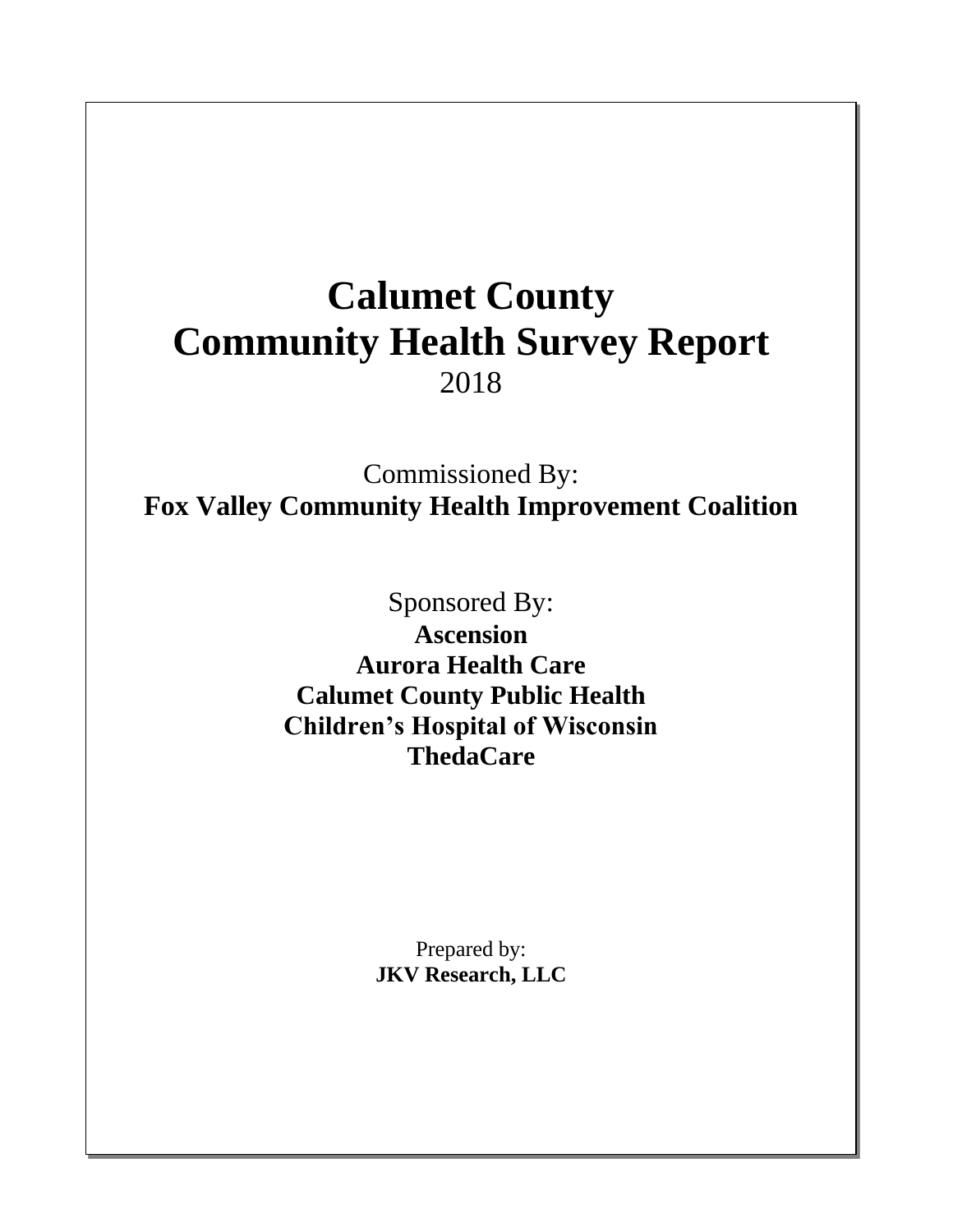## **Purpose**

The purpose of this project is to provide Calumet County with information from an assessment conducted in the Fall 2017/Winter 2018, of the health status of county residents. Primary objectives are to:

- 1. Gather specific data on behavioral and lifestyle habits of the adult population. Select information will also be collected about the respondent's household.
- 2. Gather data on a random child (17 or younger) in the household through adult who makes health care decisions for the child.
- 3. Gather data on the prevalence of risk factors and disease conditions existing within the adult population.
- 4. Compare, where appropriate, health data of residents to previous health studies.
- 5. Compare, where appropriate and available, health data of residents to state and national measurements along with Healthy People 2020 goals.

This report was commissioned by the Fox Valley Community Health Improvement Coalition. It was sponsored by Ascension, Aurora Health Care, Calumet County Public Health, Children's Hospital of Wisconsin and ThedaCare.

The survey was conducted by JKV Research, LLC. For technical information about survey methodology, contact Janet Kempf Vande Hey, M.S. at (920) 439-1399 or janet.vandehey@jkvresearch.com. For further information about the survey, contact Calumet County Public Health at (920) 849-1432.

# **Methodology**

#### **Data Collection**

Respondents were scientifically selected so the survey would be representative of all adults 18 years old and older in the county. The sampling strategy was two-fold. 1) A random-digit-dial landline sample of telephone numbers which included listed and unlisted numbers. The respondent within each household was randomly selected by computer and based on the number of adults in the household  $(n=275)$ . 2) A cell phone-only sample where the person answering the phone was selected as the respondent (n=225). At least 8 attempts were made to contact a respondent in each sample. Screener questions verifying location were included. Data collection was conducted by Management Decisions Incorporated. A total of 500 telephone interviews were completed between December 7, 2017 and February 28, 2018.

#### **Weighting of Data**

For the landline sample, weighting was based on the number of adults in the household and the number of residential phone numbers, excluding fax and computer lines, to take into account the probability of selection. For the cellphone only sample, it was assumed the respondent, if an adult, was the primary cell phone user. Combined, poststratification was conducted by sex and age to reflect the 2010 census proportion of these characteristics in the county.

#### **Margin of Error**

With a sample size of 500, we can be 95% sure that the sample percentage reported would not vary by more than  $\pm 4$ percent from what would have been obtained by interviewing all persons 18 years old and older with telephones in the county. This margin of error provides us with confidence in the data; 95 times out of 100, the true value will likely be somewhere between the lower and upper bound. The margin of error for smaller subgroups will be larger than ±4 percent, since fewer respondents are in that category (e.g., adults who were asked about a random child in the household).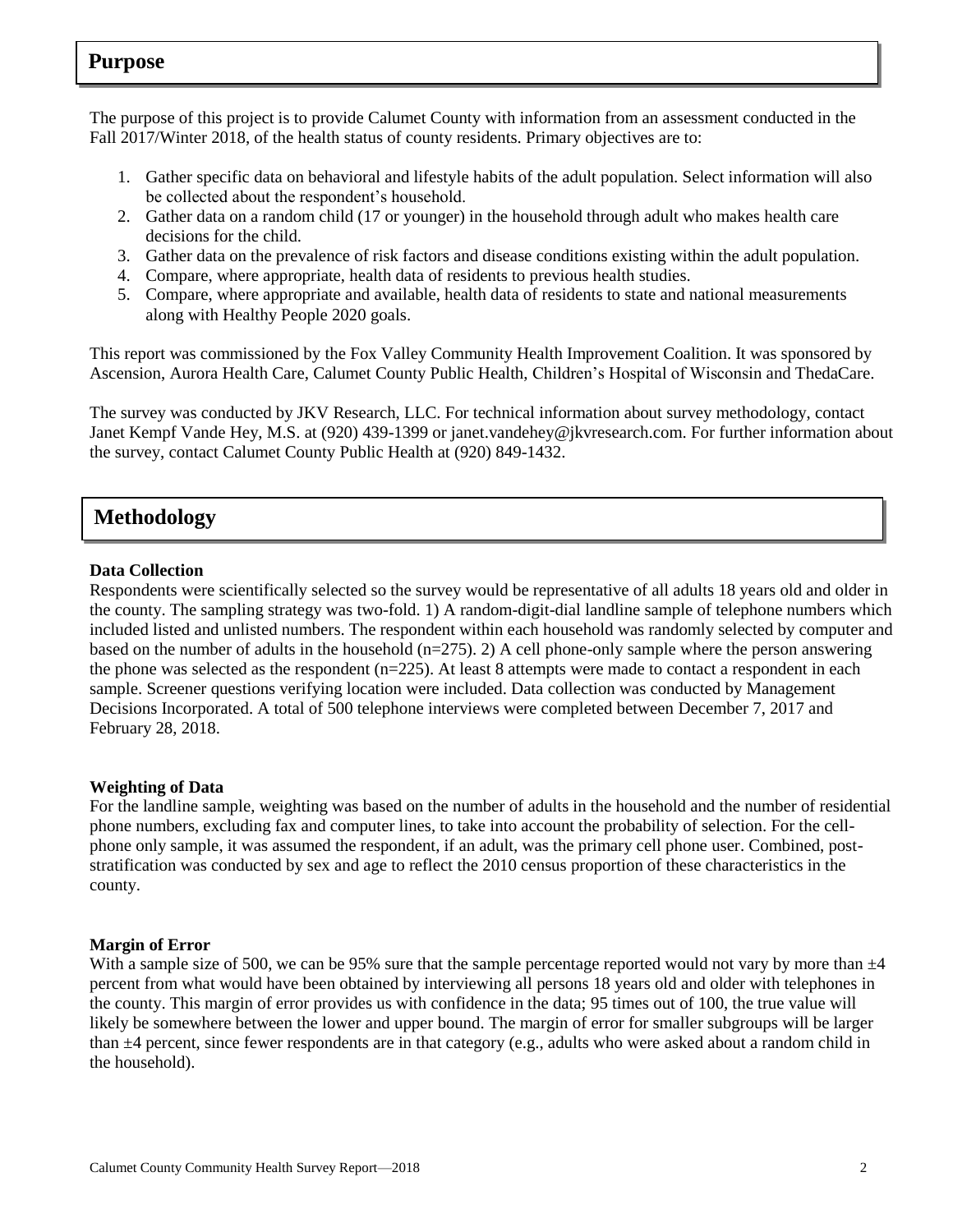#### **What do the Percentages Mean?**

In 2017, the Census Bureau estimated 37,041 adult residents live in Calumet County. Thus, in this report, one percentage point equals approximately 370 adults. So, when 13% of respondents reported their health was fair or poor, this roughly equals 4,810 residents 1,480 individuals. Therefore, from 3,330 to 6,290 residents likely have fair or poor health. Because the margin of error is  $\pm 4\%$ , events or health risks that are small will include zero.

In 2016, the Census Bureau estimated 18,839 occupied housing units in Calumet County. In certain questions of the Community Health Survey, respondents were asked to report information about their household. Using the 2016 household estimate, each percentage point for household-level data represents approximately 190 households.

#### **Definitions**

Certain variables were recoded for better analysis and are listed below.

Marital status: Married respondents were classified as those who reported being married and those who reported to being a member of an unmarried couple. All others were classified as not married.

Household income: It is difficult to compare household income data throughout the years as the real dollar value changes. Each year, the Census Bureau classifies household income into five equal brackets, rounded to the nearest dollar. It is not possible to exactly match the survey income categories to the Census Bureau brackets since the survey categories are in increments of \$10,000 or more; however, it is the best way to track household income. This report looks at the Census Bureau's bottom 40%, middle 20% and top 40% household income brackets each survey year. In each year, the bottom 40% income bracket included survey categories less than \$40,001, the middle 20% income bracket was \$40,001 to \$60,000 and the top 40% income bracket was at least \$60,001.

Physical activity: The 2008 recommended amount of physical activity by the Centers for Disease Control is moderate activity for at least 30 minutes on five or more days of the week or vigorous activity for at least 20 minutes on three or more days of the week. Moderate physical activity includes walking briskly, bicycling, vacuuming, gardening or anything else that causes small increases in breathing or heart rate. Vigorous physical activity includes running, aerobics, heavy yard work, or anything else that causes large increases in breathing or heart rate. Insufficient physical activity includes participation in either activity, but not for the duration or the frequency recommended. Inactive respondents reported no moderate or vigorous physical activity in a typical week.

Overweight status: Calculated using the Center for Disease Control's Body Mass Index (BMI) of kilograms/meter<sup>2</sup>. A BMI of 25.0 to 29.9 is considered overweight and 30.0 or more as obese. In this report "overweight" includes both overweight and obese respondents.

Current smoker: Current smoker is defined as someone who smoked a tobacco cigarette at least some days.

Binge drinking: The definition for binge drinking varies. Currently, the Centers for Disease Control (CDC) defines binge drinking as four or more drinks per occasion for females and five or more drinks per occasion for males to account for weight and metabolism differences. Previously, the CDC defined binge drinking as five or more drinks at one time, regardless of gender. In 2018, the Tri-County Health Survey defined binge drinking as four or more drinks per occasion for females and five or more drinks per occasion for males to account for weight and metabolism differences. In 2011 and 2015, the definition was five or more drinks, regardless of gender.

#### **Previous Data Collection**

Previous survey administration was conducted by Survey Research Institute and focused on health department service areas. As a result, the Fox Cities were surveyed separately and were not included in the 2011 and 2016 Calumet County reports. In order to compare the 2018 data with previous years, a random sample of the 2010 Fox Cities Community Health Survey was included in the 2011 Calumet data at the proportion these communities are in the county. In addition, a random sample of the 2016 Fox Cities Community Health Survey was included in the 2016 Calumet County data.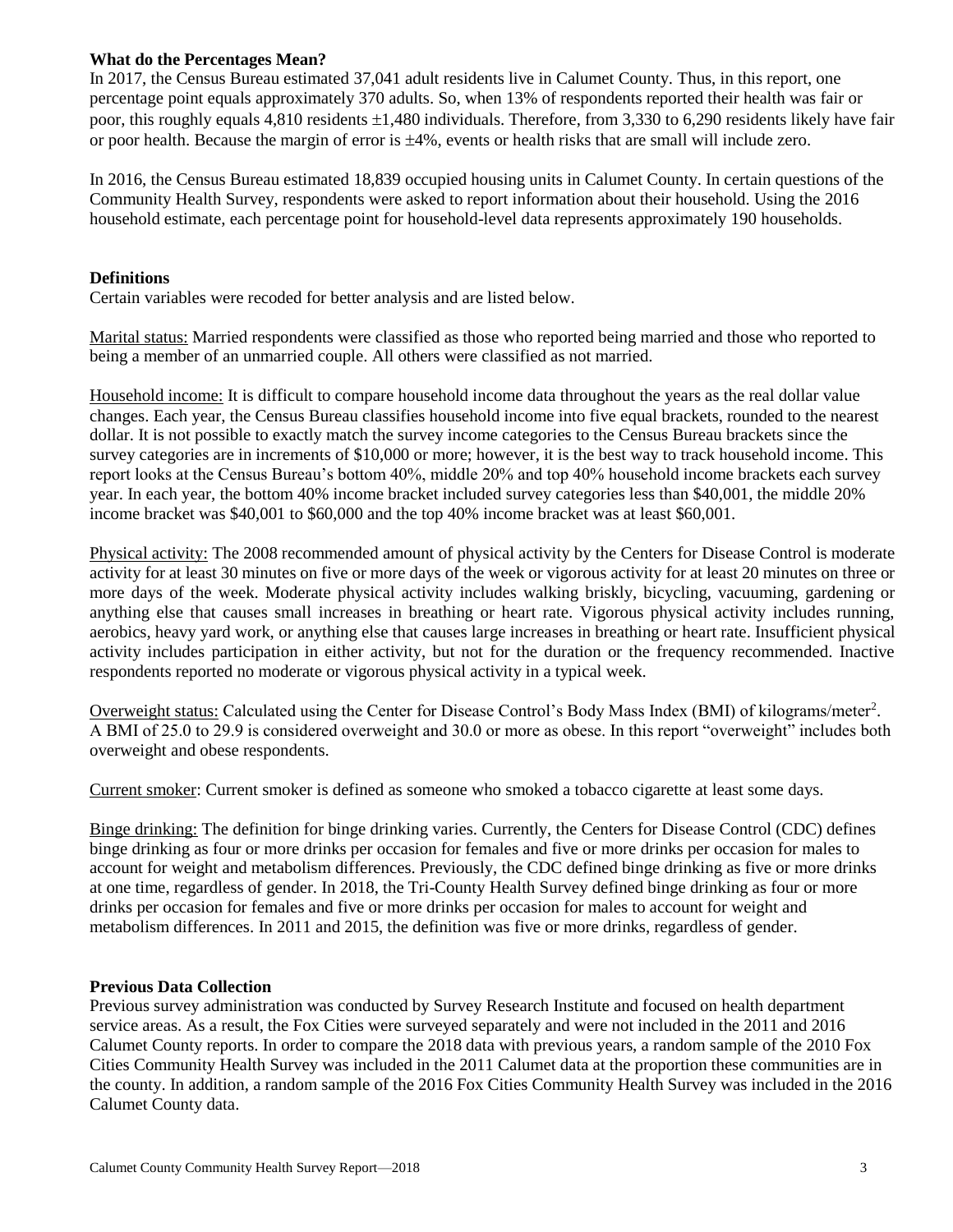#### **Demographic Profile**

The following table includes the weighted demographic breakdown of respondents in the county.

|                                     | <b>Survey Results</b> |
|-------------------------------------|-----------------------|
| <b>TOTAL</b>                        | 100%                  |
|                                     |                       |
| Gender                              |                       |
| Male                                | 50%                   |
| Female                              | 50                    |
| Age                                 |                       |
| 18 to 34                            | 25%                   |
| 35 to 44                            | 20                    |
| 45 to 54                            | 23                    |
| 55 to 64                            | 16                    |
| 65 and Older                        | 16                    |
| Education                           |                       |
| <b>High School Graduate or Less</b> | 29%                   |
| Some Post High School               | 30                    |
| College Graduate                    | 41                    |
| Household Income                    |                       |
| <b>Bottom 40 Percent Bracket</b>    | 17%                   |
| Middle 20 Percent Bracket           | 15                    |
| Top 40 Percent Bracket              | 55                    |
| Not Sure/No Answer                  | 13                    |
|                                     |                       |
| Married                             | 67%                   |

|                           | Table 1. Weighted Demographic Variables of Community Health Survey Respondents for 2018 (Q72, Q73, |  |
|---------------------------|----------------------------------------------------------------------------------------------------|--|
| $(279, 087 \& 088)^{0,2}$ |                                                                                                    |  |

 $\overline{P}$ Percentages occasionally may differ by 1 or 2 percentage points from the Appendix as a result of rounding, recoding variables and response category distribution.

<sup>@</sup>Race and ethnicity breakdowns had too few cases for statistical reliability in crosstabulations (Q76 & Q77).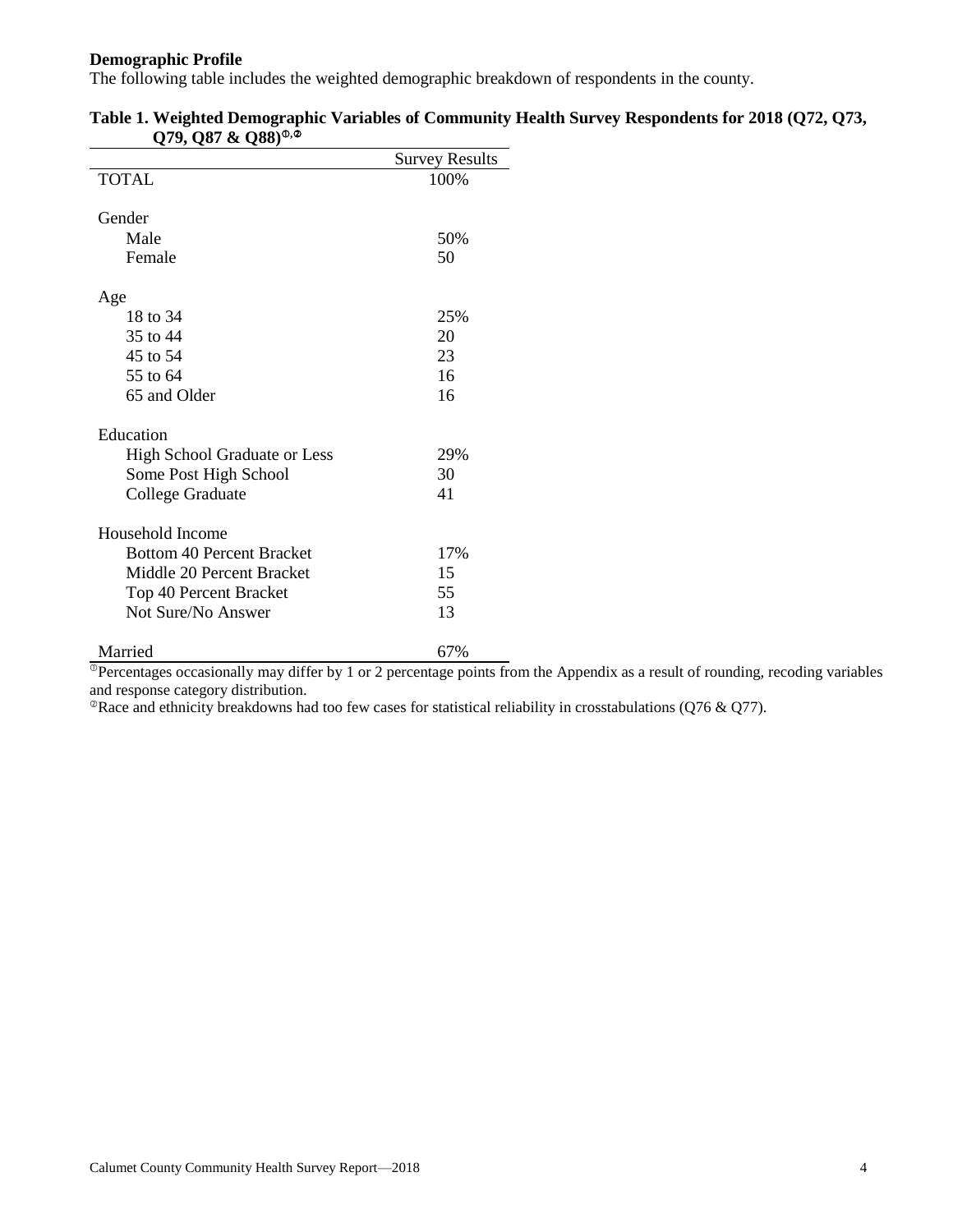# **Executive Summary**

This research provides valuable behavioral data, lifestyle habits, and the prevalence of risk factors and disease conditions of Calumet County residents. The following data are highlights of the comprehensive study.

|                                                               | <b>Calumet County</b> |      |      |      | <b>Tri-County</b> | WI   | US <sub></sub> |      |
|---------------------------------------------------------------|-----------------------|------|------|------|-------------------|------|----------------|------|
| <b>General Health</b>                                         | 2011                  | 2015 | 2018 | 2011 | 2015              | 2018 | 2016           | 2016 |
| <b>Overall Health</b>                                         |                       |      |      |      |                   |      |                |      |
| Excellent/Very Good <sup>A,B,C,D</sup>                        | 59%                   | 53%  | 49%  | 56%  | 53%               | 42%  | ΝA             | NA   |
| Good                                                          | 41%                   | 38%  | 31%  | 31%  | 32%               | 43%  | ΝA             | NΑ   |
| Fair or Poor                                                  | 3%                    | 15%  | 13%  | 3%   | 14%               | 16%  | 16%            | 16%  |
| At Least 3 Physically Unhealthy Days in Past Month            | 8%                    | 27%  | 23%  | 24%  | 27%               | 27%  | ΝA             | NΑ   |
| At Least 3 Mentally Unhealthy Days in Past Month <sup>C</sup> | 26%                   | 28%  | 24%  | 24%  | 28%               | 31%  | ΝA             | ΝA   |
| At Least 3 Physically/Mentally Unhealthy Days                 |                       |      |      |      |                   |      |                |      |
| Prevented Usual Activities in Past Month <sup>A,B</sup>       | 2%                    | 18%  | 8%   | 5%   | 19%               | 18%  | NA             | NΑ   |

|                                                             |       | <b>Calumet County</b> |      |       | <b>Tri-County</b> |          | WI   | US <sup>-</sup> |
|-------------------------------------------------------------|-------|-----------------------|------|-------|-------------------|----------|------|-----------------|
| <b>Health Care Coverage</b>                                 | 2011  | 2015                  | 2018 | 2011  | 2015              | 2018     | 2016 | 2016            |
| Currently No Health Care Coverage                           |       |                       |      |       |                   |          |      |                 |
| 18 Years Old and Older [HP2020 Goal: 0%] <sup>A,B,C,D</sup> | 9%    | $0\%$                 | 1%   | 9%    | 4%                | ${<}1\%$ | 9%   | 10%             |
| 18 to 64 Years Old [HP2020 Goal: 0%] <sup>A,B,C,D</sup>     | 11%   | $0\%$                 | 1%   | 10%   | 5%                | 1%       | 10%  | 12%             |
| Unmet Care in Past Year (Household Member)                  |       |                       |      |       |                   |          |      |                 |
| Medical Care [HP2020 Goal: 4%]                              | $ -$  |                       | 3%   | $- -$ | $- -$             | 6%       | ΝA   | NA              |
| Dental Care [HP2020 Goal: 5%]                               | --    |                       | 4%   | $- -$ | $- -$             | 8%       | ΝA   | NA              |
| <b>Mental Health Care</b>                                   | $- -$ |                       | 1%   | $- -$ | --                | 3%       | ΝA   | NΑ              |
| Have a Primary Care Physician                               |       |                       |      |       |                   |          |      |                 |
| [HP2020 Goal: $84\%$ ] <sup>C</sup>                         | 89%   |                       | 88%  | 88%   | --                | 91%      | ΝA   | ΝA              |
| <b>Advance Care Document or Conversation</b>                | --    |                       | 73%  | $- -$ | $- -$             | 67%      | ΝA   | ΝA              |
| Advance Directive Document for Health Care                  | --    |                       | 50%  | --    | $- -$             | 45%      | NA   | NA              |
| Conversation with Trusted Person about Health               |       |                       |      |       |                   |          |      |                 |
| Care Wishes if Unable to Speak for Self                     |       |                       | 52%  |       |                   | 50%      | NA   | NΑ              |

|                                                          | <b>Calumet County</b> |      |      |       | <b>Tri-County</b> | WI        | US <sup>-</sup> |      |
|----------------------------------------------------------|-----------------------|------|------|-------|-------------------|-----------|-----------------|------|
| <b>Routine Procedures</b>                                | 2011                  | 2015 | 2018 | 2011  | 2015              | 2018 2016 |                 | 2016 |
| Routine Checkup (2 Years Ago or Less) <sup>A,B,C,D</sup> | 82%                   | 85%  | 91%  | 84%   | 88%               | 91%       | 84%             | 84%  |
| Respondents with a Routine Checkup in Past 2 Years       |                       |      |      |       |                   |           |                 |      |
| HCP Inquired about Alcohol Consumption <sup>B,D</sup>    | $ -$                  | 63%  | 83%  | $- -$ | 65%               | 83%       | NΑ              | NΑ   |
| Advised to Quit or Reduce Alcohol Consumption            |                       |      |      |       |                   |           |                 |      |
| (of HCP Inquiries)                                       | --                    | 3%   | 4%   | --    | 7%                | 5%        | NΑ              | NA   |
| Dental Checkup (Past Year) [HP2020 Goal: 49%]            | 80%                   | 83%  | 78%  | 79%   | 78%               | 77%       | 73%             | 66%  |

|                                          | <b>Calumet County</b>    |          |      |                                       | <b>Tri-County</b> | WI   | US <sub></sub> |      |
|------------------------------------------|--------------------------|----------|------|---------------------------------------|-------------------|------|----------------|------|
| <b>Health Conditions in Past 3 Years</b> | 2011 <sup>1</sup>        | $2015^1$ | 2018 |                                       | $2011^1$ $2015^1$ | 2018 | 2016           | 2016 |
| <b>High Blood Pressure</b>               | 25%                      | 24%      | 27%  | 26%                                   | 26%               | 25%  | NΑ             | NΑ   |
| High Blood Cholesterol <sup>A,B,D</sup>  | 32%                      | 29%      | 21%  | 26%                                   | 30%               | 24%  | NA             | NΑ   |
| Mental Health Condition <sup>B</sup>     | $\overline{\phantom{m}}$ | 23%      | 14%  | $- -$                                 | 24%               | 21%  | NΑ             | NΑ   |
| <b>Heart Disease/Condition</b>           | $- -$                    |          | .1%  | $- -$                                 | $- -$             | 8%   | NΑ             | NΑ   |
| <b>Diabetes</b>                          | 9%                       | 10%      | 10%  | 8%                                    | 8%                | 10%  | NA             | NΑ   |
| Asthma (Current) <sup>A,B,D</sup>        | --                       | 2%       | 7%   | $\hspace{0.05cm}$ – $\hspace{0.05cm}$ | 15%               | 9%   | 9%             | 9%   |

--Not asked or worded differently. NA-Wisconsin and/or US comparison data not available.

<sup>1</sup>In 2011 and 2015, time frame was "ever".

<sup>A</sup>Calumet County statistical change from 2011 to 2018. <sup>B</sup>Calumet County statistical change from 2015 to 2018.

<sup>C</sup>Tri-County statistical change from 2011 to 2018. <sup>D</sup>Tri-County statistical change from 2015 to 2018.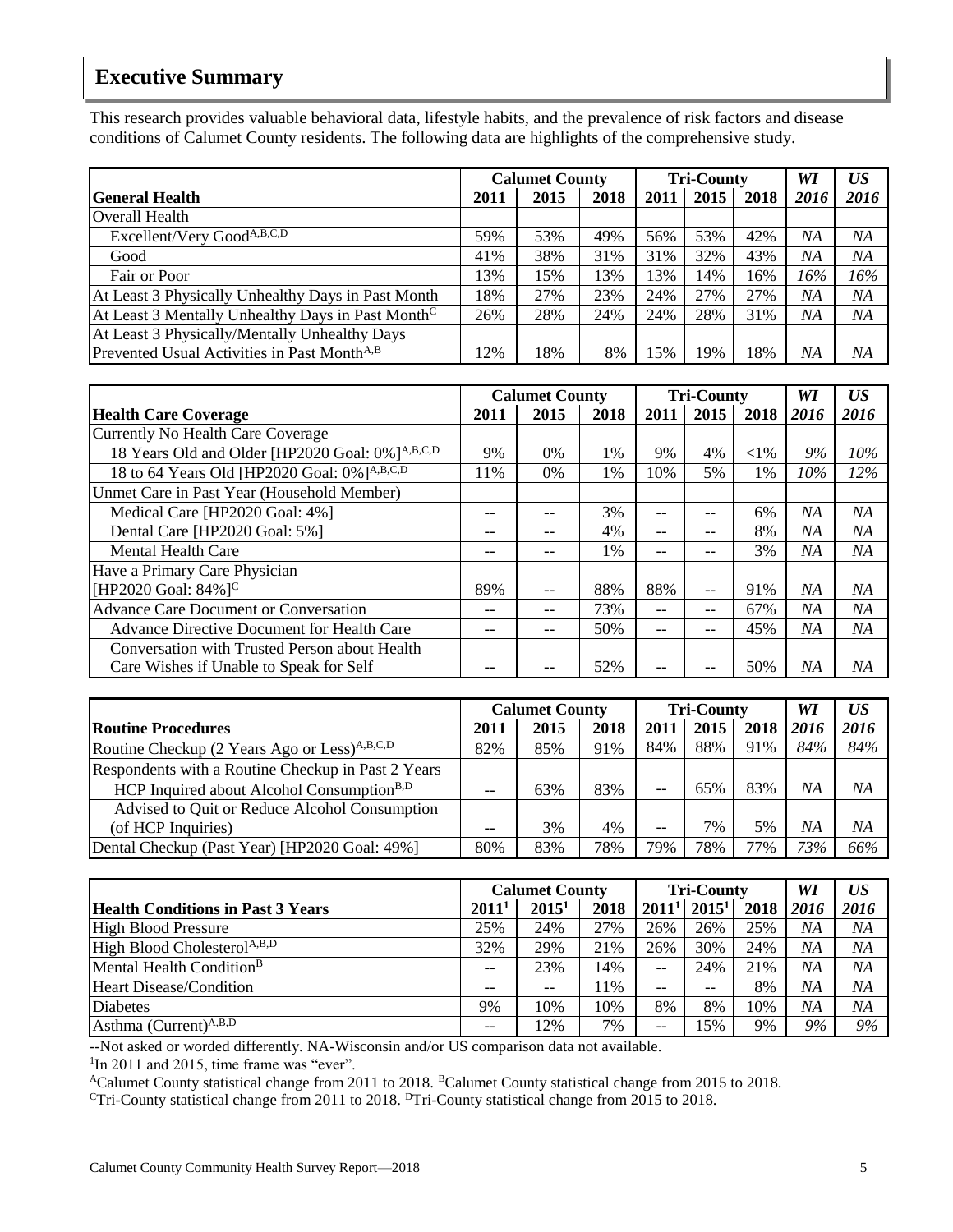|                                                        | <b>Calumet County</b> |      |       |      | <b>Tri-County</b> | WI    | US   |      |
|--------------------------------------------------------|-----------------------|------|-------|------|-------------------|-------|------|------|
| <b>Financial Factors Affecting Health in Past Year</b> | 2011                  | 2015 | 2018  | 2011 | 2015              | 2018  | 2016 | 2016 |
| Worried/Stressed About Having Enough Money for         |                       |      |       |      |                   |       |      |      |
| Rent, Mortgage or Utilities (Always/Usually)           | --                    | 8%   | $1\%$ | $-$  | 14%               | 14%   | NΑ   | NΑ   |
| Food Didn't Last and Unable to Purchase More           |                       |      |       |      |                   |       |      |      |
| (Often True/Sometimes True)                            | --                    | 5%   | $7\%$ | --   | $1\%$             | $3\%$ | NΑ   | ΝA   |

|                                                      | <b>Calumet County</b> |       |      |      | <b>Tri-County</b> | WI   | US   |      |
|------------------------------------------------------|-----------------------|-------|------|------|-------------------|------|------|------|
| <b>Mental Health Status</b>                          | 2011                  | 2015  | 2018 | 2011 | 2015              | 2018 | 2016 | 2016 |
| Get Social/Emotional Support Needed (Rarely/Never)   | 6%                    | 6%    | 4%   | 6%   | 8%                | 6%   | ΝA   | ΝA   |
| <b>Stress Because Mind is Troubled in Past Month</b> |                       |       |      |      |                   |      |      |      |
| (All the Time/Most of the Time)                      | $- -$                 | $- -$ | 9%   | --   | $-$               | 15%  | NΑ   | ΝA   |
| Considered Suicide in Past Year                      | $- -$                 | $- -$ | 2%   | --   | --                | 8%   | NΑ   | ΝA   |

|                                                         |       | <b>Calumet County</b> |      |      | <b>Tri-County</b> |      | WI         | US         |
|---------------------------------------------------------|-------|-----------------------|------|------|-------------------|------|------------|------------|
| <b>Physical Health</b>                                  | 2011  | 2015                  | 2018 | 2011 | 2015              | 2018 | 2016       | 2016       |
| <b>Overweight Status</b>                                |       |                       |      |      |                   |      |            |            |
| Overweight/Obese (BMI 25.0+) [HP2020: 66%]              | 66%   | 71%                   | 71%  | 66%  | 65%               | 67%  | 67%        | 65%        |
| Obese (BMI 30.0+) [HP2020: 31%] <sup>C</sup>            | 27%   | 31%                   | 32%  | 30%  | 32%               | 35%  | 31%        | 30%        |
| Physical Activity/Week                                  |       |                       |      |      |                   |      |            |            |
| Moderate Activity (5 Times/30 Min) <sup>B,D</sup>       | $-$   | 22%                   | 32%  | --   | 22%               | 33%  | $42\%^{1}$ | $33%^{1}$  |
| Vigorous Activity (3 Times/20 Min) <sup>B</sup>         | $- -$ | 25%                   | 34%  | --   | 28%               | 25%  | $31\%^{3}$ | $29\%^{3}$ |
| Recommended Moderate or Vigorous <sup>B</sup>           | $- -$ | 38%                   | 49%  | --   | 40%               | 44%  | $53\%$     | $51\%$     |
| Major Reasons Not Participate in Physical Activity More |       |                       |      |      |                   |      |            |            |
| (Of Respondents Who Did Not Meet Recommendation)        |       |                       |      |      |                   |      |            |            |
| Difficult to Motivate Self                              |       | --                    | 28%  |      | --                | 24%  | NA         | NA         |
| Not Enough Time to Exercise                             | $ -$  |                       | 27%  | --   | $-$               | 24%  | NA         | NA         |
| Inconvenient                                            | $ -$  | $-$                   | 11%  | --   | --                | 11%  | ΝA         | NA         |
| Boring                                                  | $ -$  | $-$                   | 11%  | --   | --                | 11%  | NA         | NA         |
| Afraid Getting Injured/Currently Injured                |       |                       | 10%  |      |                   | 10%  | NA         | NA         |

|                                                      |       | <b>Calumet County</b> |      |      | <b>Tri-County</b> | WI   | US <sup>-</sup> |            |
|------------------------------------------------------|-------|-----------------------|------|------|-------------------|------|-----------------|------------|
| <b>Nutrition</b>                                     | 2011  | 2015                  | 2018 | 2011 | 2015              | 2018 | 2016            | 2016       |
| Fruit Intake $(2+$ Servings/Day) <sup>A,B,C,D</sup>  | 56%   | 60%                   | 48%  | 54%  | 60%               | 48%  | ΝA              | NА         |
| Vegetable Intake $(3+$ Servings/Day) <sup>B,C</sup>  | 27%   | 33%                   | 26%  | 26%  | 33%               | 31%  | ΝA              | NА         |
| At Least 5 Fruit/Vegetables/DayA.B.D                 | 32%   | 37%                   | 25%  | 30%  | 39%               | 29%  | $23\%^{3}$      | $23\%^{3}$ |
| Sugar Drink (1+ Drinks/Day/Past Month)               |       | $- -$                 | 32%  | --   | $--$              | 30%  | NΑ              | NA         |
| Non-Work Screen Time $(4 + Hours/Day)^B$             | $- -$ | 30%                   | 24%  | --   | 36%               | 30%  | ΝA              | ΝA         |
| Sleep in Past 24 Hours (7+ Hours) [HP2020 Goal: 71%] | $- -$ | 69%                   | 71%  | --   | 67%               | 65%  | ΝA              | NA         |
| Family Meals (Households with More than 1 Person;    |       |                       |      |      |                   |      |                 |            |
| $5+$ Meals/Week) <sup>D</sup>                        |       | 62%                   | 68%  |      | 64%               | 59%  | ΝA              | NΑ         |

|                                                              | <b>Calumet County</b> |                     |      |                     | <b>Tri-County</b>   | WI   | US <sup>-</sup> |         |
|--------------------------------------------------------------|-----------------------|---------------------|------|---------------------|---------------------|------|-----------------|---------|
| <b>Alcohol Use in Past Month</b>                             | 2011                  | 2015                | 2018 | 2011                | 2015                | 2018 | 2016            | 2016    |
| Heavy Drinker (Female 31+ Drinks; Male 61+ Drinks)           |                       |                     | 5%   | --                  |                     | 10%  | $7\%^2$         | $5\%^2$ |
| Binge Drinker (Female 4+ Drinks; Male 5+ Drinks on an        |                       |                     |      |                     |                     |      |                 |         |
| $Occasion$ <sup>B,D</sup>                                    | $24\%$ <sup>4</sup>   | $23\%$ <sup>4</sup> | 29%  | $23\%$ <sup>4</sup> | $20\%$ <sup>4</sup> | 25%  | 25%             | 17%     |
| Excessive Drinker (Either Heavy or Binge Drinker)            |                       |                     |      |                     |                     |      |                 |         |
| [HP2020 Goal: $25\%$ ] <sup>B,D</sup>                        | $24\%$ <sup>5</sup>   | $23\%$ <sup>5</sup> | 29%  | 23% <sup>5</sup>    | $20\%$ <sup>5</sup> | 26%  | NA              | NΑ      |
| Driven When Perhaps Had Too Much to Drink <sup>A,B,C,D</sup> | 5%                    | 4%                  | 1%   | 3%                  | 5%                  | 1%   | NA              | ΝA      |

--Not asked or worded differently. NA-Wisconsin and/or US comparison data not available.

<sup>1</sup>2005 WI and US Data; <sup>2</sup>2007 WI and US Data; <sup>3</sup>2009 WI and US Data. <sup>4</sup>In 2011 and 2015, binge drinking was defined as 5 or more drinks on an occasion, regardless of gender. <sup>5</sup>In 2011 and 2015, heavy drinking was not asked. As a result, 2011 and 2015 percentages include binge drinking only. <sup>A</sup>Calumet County statistical change from 2011 to 2018. <sup>B</sup>Calumet County statistical change from 2015 to 2018. <sup>C</sup>Tri-County statistical change from 2011 to 2018. <sup>D</sup>Tri-County statistical change from 2015 to 2018.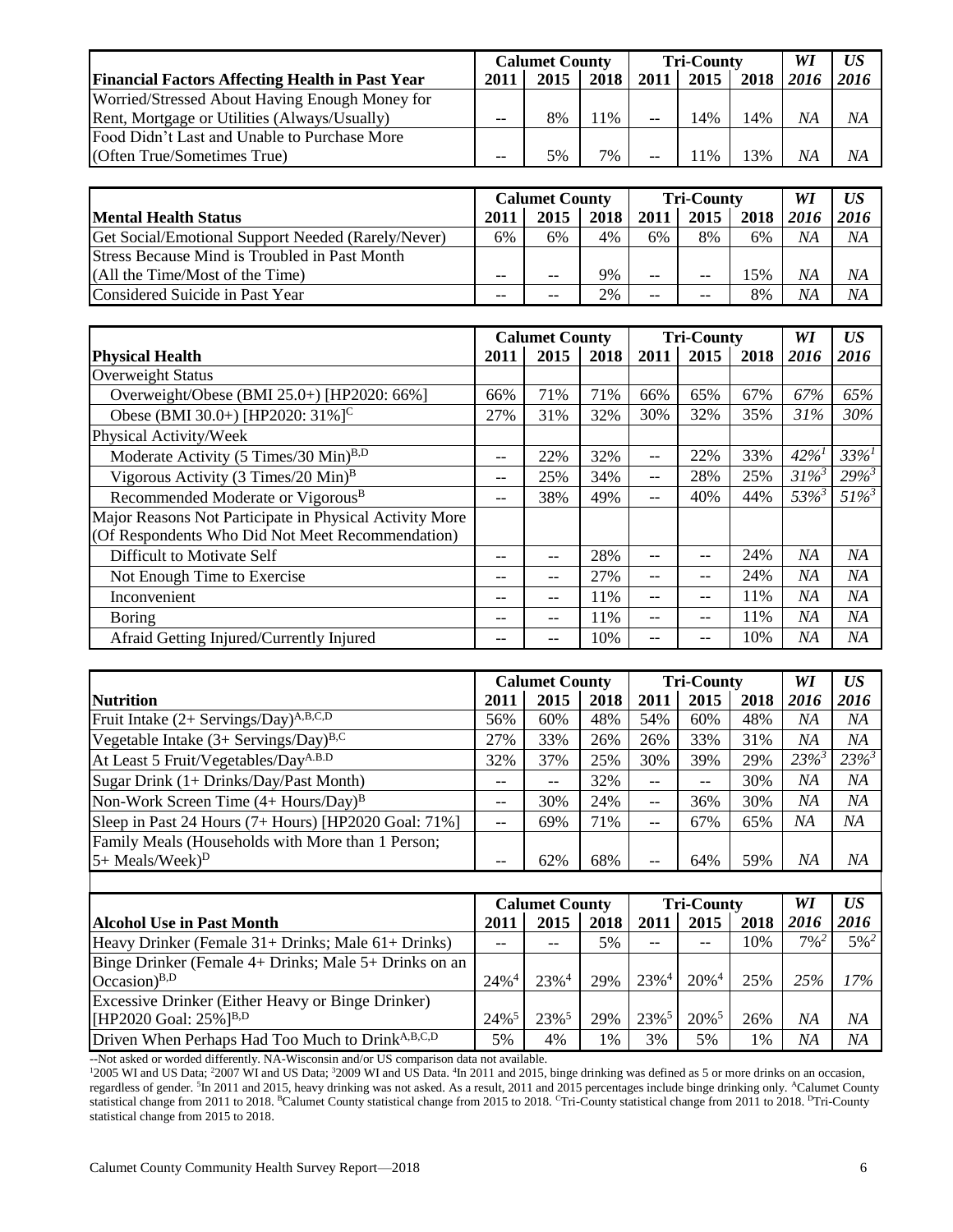|                                                               | <b>Calumet County</b> |      |      |                   | <b>Tri-County</b> | WI   | US <sup>-</sup> |        |
|---------------------------------------------------------------|-----------------------|------|------|-------------------|-------------------|------|-----------------|--------|
| <b>Tobacco Use</b>                                            | 2011                  | 2015 | 2018 | 2011              | 2015              | 2018 | 2016            | 2016   |
| Current Use (Every Day/Some Days)                             |                       |      |      |                   |                   |      |                 |        |
| Tobacco Cigarette Smoker [HP2020 Goal:12%] <sup>A,B,C,D</sup> | 14%                   | 14%  | 10%  | 18%               | 16%               | 12%  | 17%             | 17%    |
| Smokeless Tobacco [HP2020 Goal: 0.2%] <sup>A</sup>            | 2%                    | 3%   | 4%   | 3%                | 3%                | 4%   | 4%              | 4%     |
| Electronic Cigarettes/Vaping                                  | $\qquad \qquad -$     | 4%   | 2%   | $\qquad \qquad -$ | 5%                | 5%   | 5%              | 5%     |
| Of Current Tobacco Cigarette Smokers                          |                       |      |      |                   |                   |      |                 |        |
| Quit Smoking 1 Day or More in Past Year Because               |                       |      |      |                   |                   |      |                 |        |
| Trying to Quit [HP2020 Goal: 80%]                             | 53%                   | 57%  | 62%  | 59%               | 51%               | 48%  | $49\%$          | $56\%$ |
| Someone Smokes in Household or Vehicle                        |                       |      |      |                   |                   |      |                 |        |
| [HP2020 Goal: $13\%$ ] <sup>C</sup>                           | 10%                   |      | 7%   | 15%               | --                | 7%   | ΝA              | ΝA     |

|                                                  | <b>Calumet County</b> |       |      | <b>Tri-County</b> |       |           | WI | US <sup>-</sup> |
|--------------------------------------------------|-----------------------|-------|------|-------------------|-------|-----------|----|-----------------|
| <b>Household Problems Associated With</b>        | 2011                  | 2015  | 2018 | 2011              | 2015  | 2018 2016 |    | 2016            |
| Alcohol (Past Year) <sup>A,C</sup>               | 5%                    | $- -$ | 2%   | 4%                | $- -$ | 2%        | NΑ | NΑ              |
| Misuse of Prescription or Over-the-Counter Drugs |                       |       |      |                   |       |           |    |                 |
| (Past Year)                                      | --                    | $- -$ | 2%   | --                | $- -$ | 2%        | NΑ | ΝA              |

|                                               | <b>Calumet County</b> |      |      | <b>Tri-County</b> |       |      | WI   | US <sup>-</sup> |
|-----------------------------------------------|-----------------------|------|------|-------------------|-------|------|------|-----------------|
| <b>Firearms in Household</b>                  | 2011                  | 2015 | 2018 | 2011              | 2015  | 2018 | 2002 | 2002            |
| Firearm in House/Garage                       |                       | $ -$ | 53%  | $- -$             | $- -$ | 43%  | 44%  | 33%             |
| Firearm Loaded (All Households)               |                       | --   | 9%   | $- -$             | --    | 9%   | 3%   | 8%              |
| Loaded Firearm Also Unlocked (All Households) |                       | --   | 4%   | $- -$             | $- -$ | 3%   | 2%   | 4%              |
| Of Households with a Firearm                  |                       |      |      |                   |       |      |      |                 |
| Loaded Firearm Also Unlocked                  |                       |      | 7%   | $- -$             | $- -$ | 7%   | 5%   | 13%             |

|                                            | <b>Calumet County</b> |                          |      | <b>Tri-County</b> |                   |           | WI | US <sup>-</sup> |
|--------------------------------------------|-----------------------|--------------------------|------|-------------------|-------------------|-----------|----|-----------------|
| <b>Personal Safety in Past Year</b>        | 2011                  | 2015                     | 2018 | 2011              | 2015              | 2018 2016 |    | 2016            |
| At Least One Personal Safety Issue         |                       | $- -$                    | 5%   | $- -$             | $\qquad \qquad -$ | 10%       | ΝA | NΑ              |
| <b>Afraid for Safety</b>                   |                       | $\overline{\phantom{m}}$ | 5%   | --                | --                | 8%        | NA | NA              |
| Pushed, Kicked, Slapped, or Hit            |                       | $- -$                    | 1%   | $- -$             | --                | 4%        | ΝA | NA              |
| Felt Extremely Unsafe/Unsafe from Crime in |                       |                          |      |                   |                   |           |    |                 |
| Neighborhood                               | --                    | --                       | 1%   | $- -$             | --                | 2%        | NΑ | NΑ              |

|                                             | <b>Calumet County</b> |       | <b>Tri-County</b> |       |       | WI   | US <sub></sub> |      |
|---------------------------------------------|-----------------------|-------|-------------------|-------|-------|------|----------------|------|
| <b>Top Community Health Issues</b>          | 2011                  | 2015  | 2018              | 2011  | 2015  | 2018 | 2016           | 2016 |
| <b>Chronic Diseases</b>                     | --                    | --    | 21%               | $- -$ | $- -$ | 21%  | ΝA             | ΝA   |
| Alcohol Use or Abuse                        | $- -$                 | --    | 19%               | $- -$ | $- -$ | 14%  | NΑ             | NA   |
| Overweight or Obesity                       | --                    | $- -$ | 18%               | $- -$ | $- -$ | 22%  | NΑ             | NA   |
| <b>Illegal Drug Use</b>                     | --                    | --    | 15%               | --    | $- -$ | 18%  | NA             | NA   |
| Cancer                                      | --                    | --    | 15%               | $- -$ | $- -$ | 17%  | NA             | NA   |
| <b>Access to Health Care</b>                | --                    | --    | 15%               | $- -$ | $- -$ | 17%  | NA             | NA   |
| <b>Mental Health or Depression</b>          | --                    | --    | 14%               | $- -$ | $- -$ | 15%  | NΑ             | NA   |
| Lack of Physical Activity                   | --                    | --    | 10%               | --    | $- -$ | 5%   | ΝA             | NА   |
| <b>Infectious Diseases</b>                  | --                    | --    | 6%                | $- -$ | $- -$ | 13%  | NΑ             | NA   |
| <b>Environmental Issues</b>                 | --                    | --    | 5%                | $- -$ | $- -$ | 3%   | NA             | NA   |
| Access to Affordable Healthy Food           | --                    | --    | 5%                | $- -$ | $- -$ | 6%   | NΑ             | NA   |
| Prescription or Over-the-Counter Drug Abuse | --                    | $- -$ | 5%                | $- -$ | $- -$ | 9%   | NΑ             | NA   |
| Tobacco Use                                 | $- -$                 | --    | 5%                | --    | $- -$ | 3%   | NΑ             | NA   |
| Affordable Health Care                      | --                    | --    | 5%                | --    | --    | 8%   | NΑ             | NA   |

--Not asked or worded differently. NA-Wisconsin and/or US comparison data not available.

<sup>1</sup>2005 WI and US Data.

<sup>A</sup>Calumet County statistical change from 2011 to 2018. <sup>B</sup>Calumet County statistical change from 2015 to 2018.

 $\rm{CTri-County}$  statistical change from 2011 to 2018.  $\rm{DTri-County}$  statistical change from 2015 to 2018.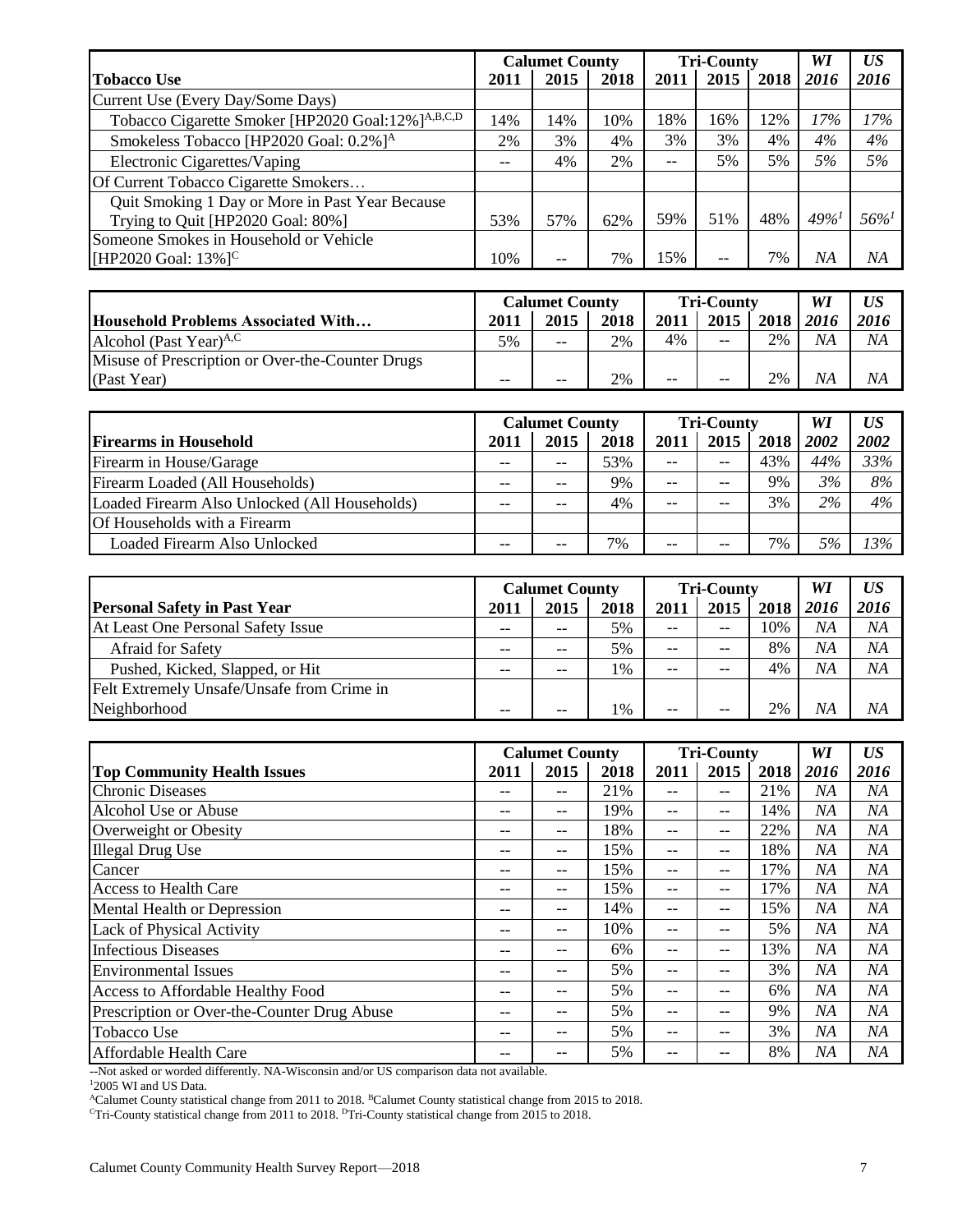|                                                                 |                   | <b>Calumet County</b> | <b>Tri-County</b> |                   |  |
|-----------------------------------------------------------------|-------------------|-----------------------|-------------------|-------------------|--|
| <b>Children in Household</b>                                    | 2015 <sup>1</sup> | 20181                 | 2015 <sup>1</sup> | 2018 <sup>1</sup> |  |
| Personal Doctor/Nurse Who Knows Child Well and Familiar         |                   |                       |                   |                   |  |
| with History                                                    | 97%               | 96%                   | 96%               | 95%               |  |
| Visited Personal Doctor/Nurse for Preventive Care in Past       |                   |                       |                   |                   |  |
| Year (Children Who Have a Personal Doctor/Nurse) <sup>A</sup>   | 91%               | 98%                   | 96%               | 97%               |  |
| Did Not Receive Specialist Care Needed (Past Year) <sup>B</sup> | 0%                | ${<}1\%$              | 3%                | 0%                |  |
| Used New Parent Programs for Child <sup>A,B</sup>               | 41%               | 13%                   | 23%               | 12%               |  |
| <b>Health Conditions</b>                                        |                   |                       |                   |                   |  |
| Asthma <sup>A</sup>                                             | 18%               | 6%                    | 10%               | 6%                |  |
| Diabetes <sup>A</sup>                                           | 0%                | 6%                    | 2%                | $<$ 1%            |  |
| Extremely Unsafe/Unsafe in Community/Neighborhood               | --                | $<$ l%                | --                | $<$ 1%            |  |
| Fruit Intake $(2+$ Servings/Day) <sup>B</sup>                   | 70%               | 71%                   | 82%               | 73%               |  |
| Vegetable Intake (3+ Servings/Day) <sup>B</sup>                 | 26%               | 27%                   | 31%               | 23%               |  |
| 5+ Fruit/Vegetables per Day <sup>B</sup>                        | 41%               | 49%                   | 50%               | 40%               |  |
| <b>Sugar Drink in Past Month</b>                                |                   |                       |                   |                   |  |
| Less Than One/Day, but More Than One/Week                       | $-$               | 31%                   | $\overline{a}$    | 38%               |  |
| At Least One per Day                                            | $-$               | 9%                    | $\overline{a}$    | 15%               |  |
| <b>Screen Time</b>                                              |                   |                       |                   |                   |  |
| 2 or 3 Hours/Day                                                | --                | 52%                   | $-$               | 38%               |  |
| 4 or More Hours/Day                                             | --                | 7%                    |                   | 18%               |  |
| Sleeping Location when an Infant                                |                   |                       |                   |                   |  |
| <b>Crib or Bassinette</b>                                       | 86%               | 97%                   | 89%               | 94%               |  |
| In Bed with Adult                                               | 0%                | 2%                    | 2%                | 3%                |  |
| Children 4 to 17 Years Old                                      |                   |                       |                   |                   |  |
| Physical Activity (60 Min./5 or More Days/Week) <sup>B</sup>    | 61%               | 58%                   | 50%               | 63%               |  |
| Unhappy, Sad or Depressed in Past 6 Months                      |                   |                       |                   |                   |  |
| (Always/Nearly Always)                                          | 4%                | 6%                    | 5%                | 6%                |  |
| Experienced Bullying in Past Year <sup>A</sup>                  | 11%               | 26%                   | 18%               | 24%               |  |
| Verbally Bullied <sup>B</sup>                                   | 11%               | 17%                   | 13%               | 21%               |  |
| Physically Bullied <sup>A</sup>                                 | 2%                | 12%                   | 4%                | 7%                |  |
| <b>Cyber Bullied</b>                                            | 0%                | 4%                    | $<$ l%            | 3%                |  |

--Not asked or worded differently.

<sup>1</sup>In 2015, survey included children 12 years old or younger. In 2018, survey included children 17 or younger.

<sup>A</sup>Calumet County statistical change from 2015 to 2018. <sup>B</sup>Tri-County statistical change from 2015 to 2018

#### **General Health**

In 2018, 49% of Calumet County respondents reported their health as excellent or very good; 13% reported fair or poor. Respondents who were male, 35 to 54 years old, 65 and older, with some post high school education or less, in the bottom 60 percent household income bracket, who were unmarried, did not meet the recommended amount of physical activity, smokers or who did not excessively drink were more likely to report fair or poor health. Twentythree percent of respondents reported in the past month their physical health was not good for at least three days; respondents with some post high school education, in the middle 20 percent household income bracket or inactive respondents were more likely to report this. Twenty-four percent of respondents reported in the past month their mental health was not good for at least three days; respondents who were female, with a college education or who excessively drank were more likely to report this. Eight percent of all respondents reported during the past month poor physical or mental health kept them from doing their usual activities for at least three days. Respondents 55 to 64 years old, in the bottom 40 percent household income bracket or smokers were more likely to report at least three unhealthy days kept them from usual activities in the past month. *From 2011 to 2018, there was no statistical change in the overall percent of respondents who reported their health as fair or poor, as well as from 2015 to 2018. From 2011 to 2018, there was no statistical change in the overall percent of respondents who reported at least three physically or mentally unhealthy days in the past month, as well as from 2015 to 2018. From 2011 to 2018, there*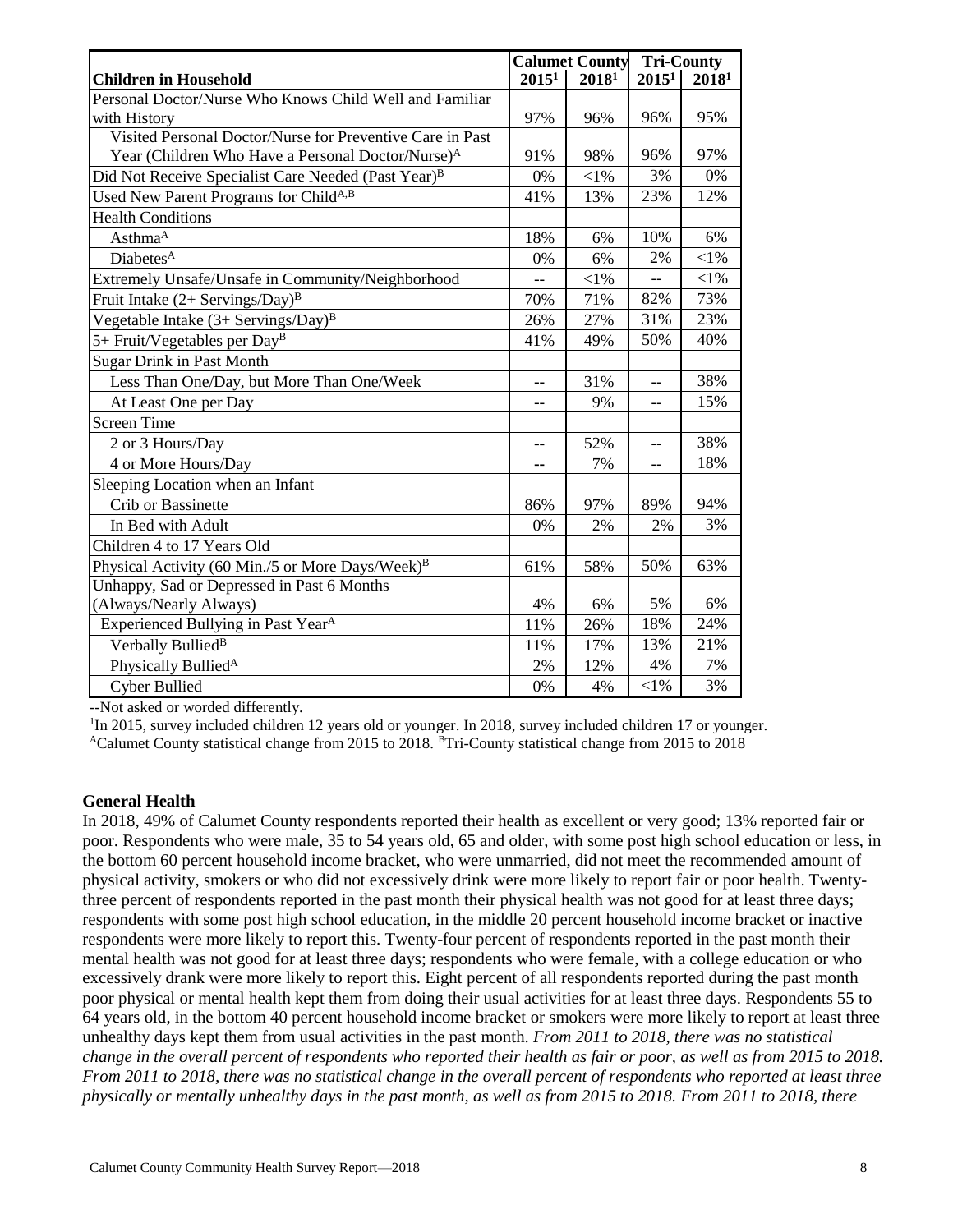*was a statistical decrease in the overall percent of respondents who reported at least three unhealthy days kept them from usual activities in the past month, as well as from 2015 to 2018.*

#### **Health Care Coverage and Information**

In 2018, 1% of Calumet County respondents reported they were not currently covered by health care insurance. Three percent of respondents reported there was a time in the past year someone in the household did not receive the medical care needed. Four percent of respondents reported there was a time in the past year someone in the household did not receive the dental care needed; respondents in the bottom 40 percent household income bracket were more likely to report this. One percent of respondents reported a household member did not receive the mental health care needed in the past year. *From 2011 to 2018, the overall percent statistically decreased for respondents 18 and older or 18 to 64 years old who reported no current personal health care coverage while from 2015 to 2018, there was a statistical increase.*

In 2018, 88% of Calumet County respondents reported they have a personal care physician they think of as their personal doctor or health care provider; respondents who were female, 45 to 54 years old, 65 and older, with a high school education or less, with a college education, in the bottom 40 percent household income bracket or married respondents were more likely to report a personal care physician. Fifty percent of respondents reported they had an Advance Directive for Health Care document. Fifty-two percent of respondents reported in the past year they had a conversation with family, friends or other persons they trust about their wishes for heath care if they are unable to speak for themselves. A total of 73% of respondents had an Advance Directive document or a conversation with a trusted person. Respondents 65 and older, with a high school education or less, with a college education or in the middle 20 percent household income bracket were more likely to report having an Advance Directive document or a conversation with a trusted person. *From 2011 to 2018, there was no statistical change in the overall percent of*  respondents reporting they have a doctor, nurse practitioner, physician assistant or primary care clinic they think of *as their personal doctor or health care provider.*

#### **Routine Procedures**

In 2018, 91% of Calumet County respondents reported a routine medical checkup two years ago or less. Respondents who were female, 65 and older, with a high school education or less, with a college education or in the bottom 60 percent household income bracket were more likely to report a routine checkup two years ago or less. Eighty-three percent of respondents who had a routine checkup in the past two years reported their health care provider inquired about their alcohol consumption. Respondents who were 45 to 54 years old, with a college education, unmarried or who did not excessively drink in the past month were more likely to report their provider inquired about their alcohol consumption. Four percent of respondents who were asked about their alcohol consumption were advised to reduce or quit their drinking. Respondents in the bottom 40 percent household income bracket or who drank excessively in the past month were more likely to report they were advised to reduce or quit their drinking. Seventy-eight percent of respondents reported a visit to the dentist in the past year; respondents 35 to 54 years old, with a college education or married respondents were more likely to report this. *From 2011 to 2018, there was a statistical increase in the overall percent of respondents reporting a routine checkup, as well as from 2015 to 2018. From 2015 to 2018, there was a statistical increase in the overall percent of respondents reporting their health care provider asked about their alcohol use. From 2015 to 2018, there was no statistical change in the overall percent of respondents reporting at the*  last appointment they were advised to reduce or quit their drinking. From 2011 to 2018, there was no statistical *change in the overall percent of respondents reporting a dental checkup, as well as from 2015 to 2018.*

#### **Health Conditions**

In 2018, out of six health conditions listed, the most often mentioned in the past three years was high blood pressure (27%) or high blood cholesterol (21%) in Calumet County. Respondents who were male, 65 and older, with a high school education or less, in the bottom 40 percent household income bracket, who were unmarried, overweight/obese or smokers were more likely to report high blood pressure. Respondents 55 and older, with a high school education or less, in the bottom 40 percent household income bracket, who were overweight/obese, inactive or who did not excessively drink in the past month were more likely to report high blood cholesterol. Fourteen percent reported a mental health condition; respondents who were female, 35 to 54 years old, in the bottom 60 percent household income bracket, who were inactive, smokers or who did not excessively drink in the past month were more likely to report this. Eleven percent reported they were treated for, or told they had heart disease/condition in the past three years; respondents who were male, 65 and older, in the bottom 60 percent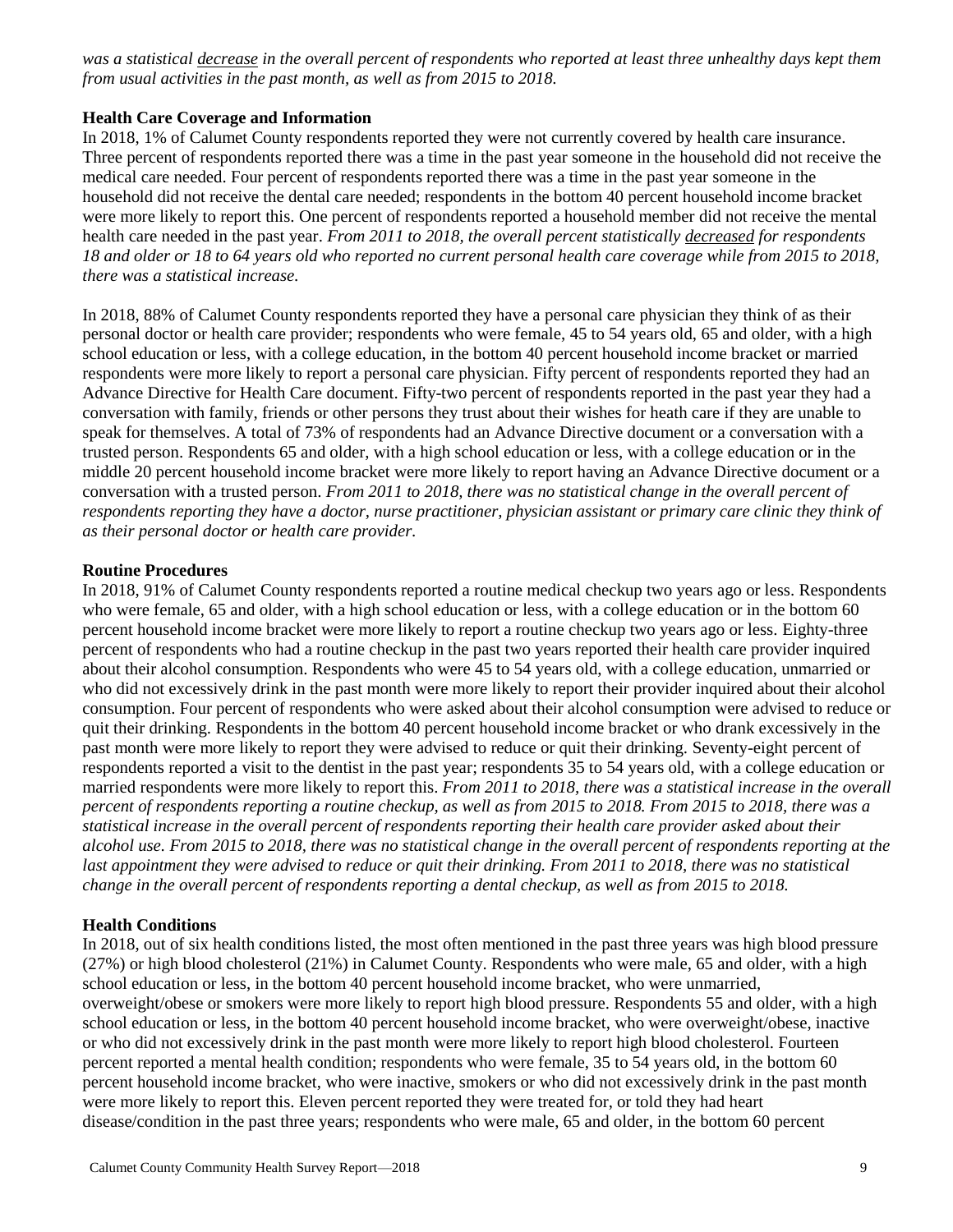household income bracket, smokers or who did not excessively drink in the past month were more likely to report this. Ten percent of respondents reported diabetes. Respondents who were male, 55 to 64 years old, with a high school education or less, in the bottom 40 percent household income bracket, who were unmarried, overweight/obese, inactive or smokers were more likely to report diabetes. Seven percent reported current asthma; female respondents were more likely to report this. *From 2011 to 2018, there was no statistical change in the overall percent of respondents who reported high blood pressure or diabetes, as well as from 2015 to 2018. From 2011 to 2018, there was a statistical decrease in the overall percent of respondents who reported high blood cholesterol, as well as from 2015 to 2018. From 2015 to 2018, there was a statistical decrease in the overall percent of respondents who reported a mental health condition or current asthma.*

#### **Financial Factors Affecting Health**

In 2018, 11% of Calumet County respondents reported they always or usually worried or stressed about having enough money to pay rent, mortgage or utility bills in the past year; respondents who were male, with some post high school education or in the bottom 60 percent household income bracket were more likely to report this. Seven percent of respondents reported in the past year it was often or sometimes true that the food they bought just didn't last, and they didn't have money to get more; respondents who were in the bottom 40 percent household income bracket or unmarried were more likely to report this. *From 2015 to 2018, there was no statistical change in the overall percent of respondents who reported in the past year they always/usually worried or stressed about having enough money to pay rent, mortgage/utility bills or it was often/sometimes true that the food they bought just didn't last, and they didn't have money to get more.*

#### **Mental Health Status**

In 2018, 4% of Calumet County respondents reported they rarely/never get the social and emotional support they need; respondents 55 to 64 years old, with a high school education or less or in the bottom 40 percent household income bracket were more likely to report this. Nine percent of respondents reported they felt stress all of the time/most of the time in the past month; respondents 35 to 54 years old, with some post high school education or in the middle 20 percent household income bracket were more likely to report this. Two percent of respondents felt so overwhelmed they considered suicide in the past year. *From 2011 to 2018, there was no statistical change in the overall percent of respondents who reported they rarely/never get the social and emotional support they need, as well as from 2015 to 2018.*

#### **Physical Health**

In 2018, 32% of Calumet County respondents did moderate physical activity five times a week for 30 minutes. Thirty-four percent of respondents did vigorous activity three times a week for 20 minutes. Combined, 49% met the recommended amount of physical activity; respondents 18 to 34 years old, with a college education, in the top 60 percent household income bracket or who were not overweight/obese were more likely to report this. Twenty-eight percent of respondents reported it is difficult to motivate myself to exercise as a major reason for not participating in physical activities more often. Respondents who were female, 18 to 34 years old or with at least some post high school education were more likely to report it is difficult to motivate self. Twenty-seven percent reported there is not enough time to exercise as a major reason; respondents 18 to 34 years old, with at least some post high school education, in the top 40 percent household income bracket, who were married or with children in the household were more likely to report this. Eleven percent of respondents each reported it is inconvenient to exercise or it is boring/not enjoyable. Male respondents were more likely to report it is inconvenient to exercise. Respondents 45 to 54 years old, with a college education, who were unmarried or not overweight/obese were more likely to report exercise is boring/not enjoyable. Ten percent reported they are afraid of getting injured or they were injured recently as a major reason for not participating in physical activities more often; respondents who were female or with children in the household were more likely to report this. Seven percent reported they do not have parks, sidewalks, bicycle trails, or safe and pleasant walking paths convenient to their home/office as a major reason for not participating in physical activities more often; respondents without children in the household were more likely to report this. *From 2015 to 2018, there was a statistical increase in the overall percent of respondents who reported*  moderate physical activity five times a week for at least 30 minutes. From 2015 to 2018, there was a statistical *increase in the overall percent of respondents who reported vigorous physical activity three times a week for at least 20 minutes. From 2015 to 2018, there was a statistical increase in the overall percent of respondents who met the recommended amount of physical activity.*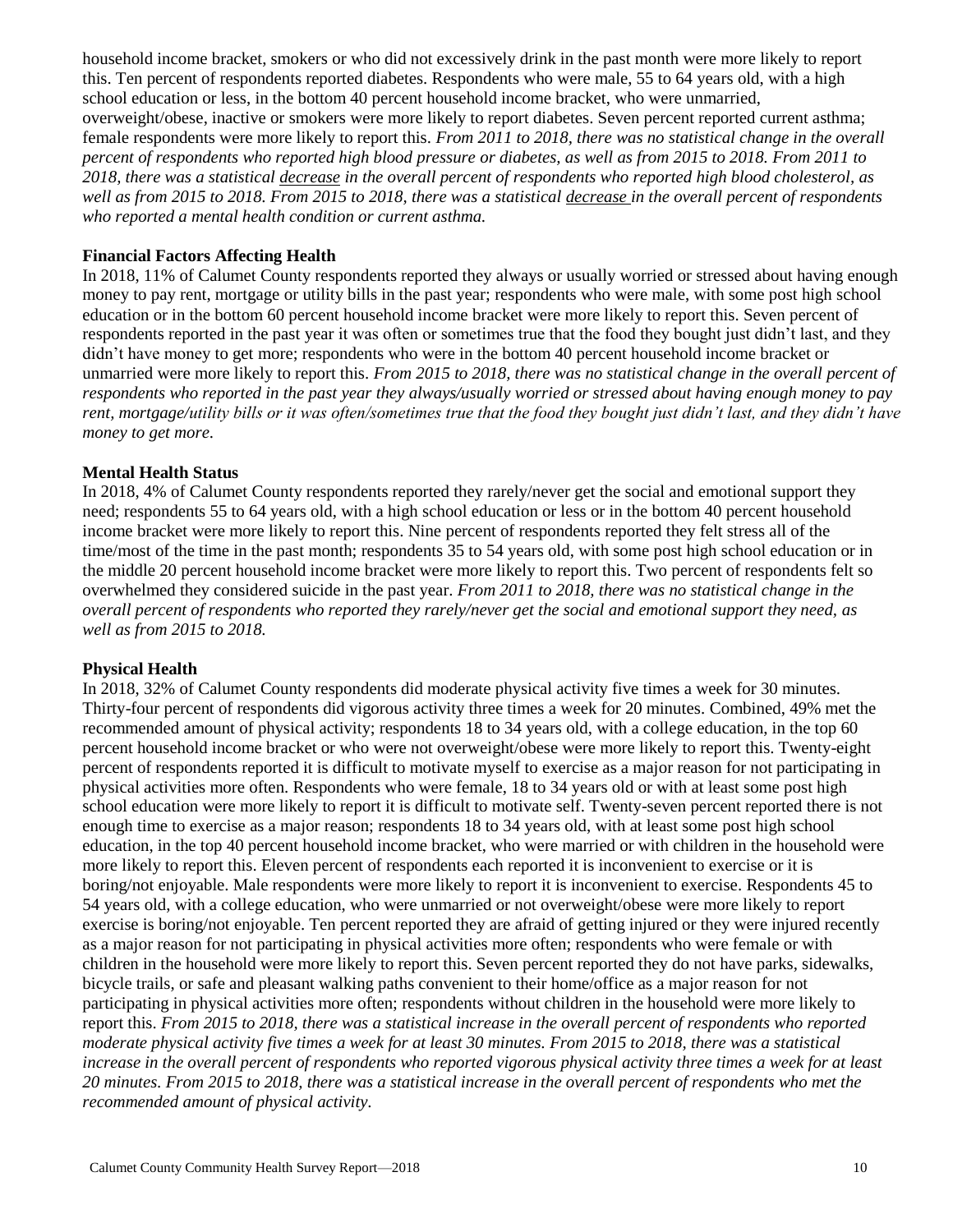In 2018, 71% of Calumet County respondents were classified as at least overweight while 32% were obese. Respondents who did an insufficient amount of physical activity were more likely to be classified as at least overweight. Respondents who were 45 to 54 years old, unmarried or inactive were more likely to be obese. *From 2011 to 2018, there was no statistical change in the overall percent of respondents being at least overweight or being obese, as well as from 2015 to 2018.* 

#### **Nutrition**

In 2018, 48% of Calumet County respondents reported two or more servings of fruit while 26% reported three or more servings of vegetables on an average day. Respondents who were female, married, not overweight/obese or who met the recommended amount of physical activity were more likely to report at least two servings of fruit. Respondents who were female, with a college education or who met the recommended amount of physical activity were more likely to report at least three servings of vegetables on an average day. Twenty-five percent of respondents reported five or more servings of fruit/vegetables on an average day; respondents who were female, with a college education or who met the recommended amount of physical activity were more likely to report this. Thirty-two percent of respondents reported they drank at least one sugared drink per day in the past month; respondents 18 to 34 years old, with a high school education or less or who did an insufficient amount of physical activity were more likely to report this. Sixty-eight percent of respondents reported their family ate together five or more times during the past week; respondents who were married or with children in the household were more likely to report this. *From 2011 to 2018, there was a statistical decrease in the overall percent of respondents who reported at least two servings of fruit or at least five servings of fruit/vegetables, as well as from 2015 to 2018. From 2011 to 2018, there was no statistical change in the overall percent of respondents who reported at least three servings of vegetables while from 2015 to 2018, there was a statistical decrease. From 2015 to 2018, there was no statistical change in the overall percent of respondents who reported their family had a meal together at least five times in the past week.*

#### **Screen Time and Sleep**

In 2018, 24% of Calumet County respondents reported at least four hours of screen time a day; respondents 65 and older, with some post high school education or less, in the bottom 40 percent household income bracket, who were unmarried or inactive were more likely to report this. Seventy-one percent of respondents reported they get at least seven hours of sleep in a 24-hour period; respondents who were not overweight/obese or who met the recommended amount of physical activity were more likely to report this. *From 2015 to 2018, there was a statistical decrease in the overall percent of respondents who reported at least four hours of screen time a day. From 2015 to 2018, there was no statistical change in the overall percent of respondents who reported at least seven hours of sleep in a 24 hour period.*

#### **Alcohol Use**

In 2018, 78% of Calumet County respondents had an alcoholic drink in the past month. Five percent of all respondents were heavy drinkers (females 31+ drinks and males 61+ drinks past month) while 29% were binge drinkers (females 4+ drinks and males 5+ drinks). Respondents 35 to 44 years old were more likely to be heavy drinkers. Respondents 18 to 34 years old, with at least some post high school education, in the top 40 percent household income bracket or married respondents were more likely to have binged at least once in the past month. Combined, this equals 29% who were excessive drinkers in the past month (either heavy or binge drinker). Respondents 18 to 34 years old, with at least some post high school education, in the top 40 percent household income bracket, who were married or whose health care provider did not inquire about their alcohol consumption were more likely to be excessive drinkers. One percent of respondents reported in the past month they had driven a vehicle when they perhaps had too much to drink. *From 2011 to 2018, there was no statistical change in the overall percent of respondents who reported binge drinking or excessive drinking in the past month while from 2015 to 2018, there was a statistical increase. Please note: in 2018, binge drinking was defined as 4+ drinks for females and 5+ drinks for males on an occasion while in 2011 and 2015 it was 5+ drinks regardless of gender. In addition, in 2018 excessive drinking included heavy drinking or binge drinking while in 2011 and 2015, it only includes binge drinking. From 2011 to 2018, there was a statistical decrease in the overall percent of respondents who reported in the past month they drove a vehicle when they perhaps had too much to drink, as well as from 2015 to 2018.*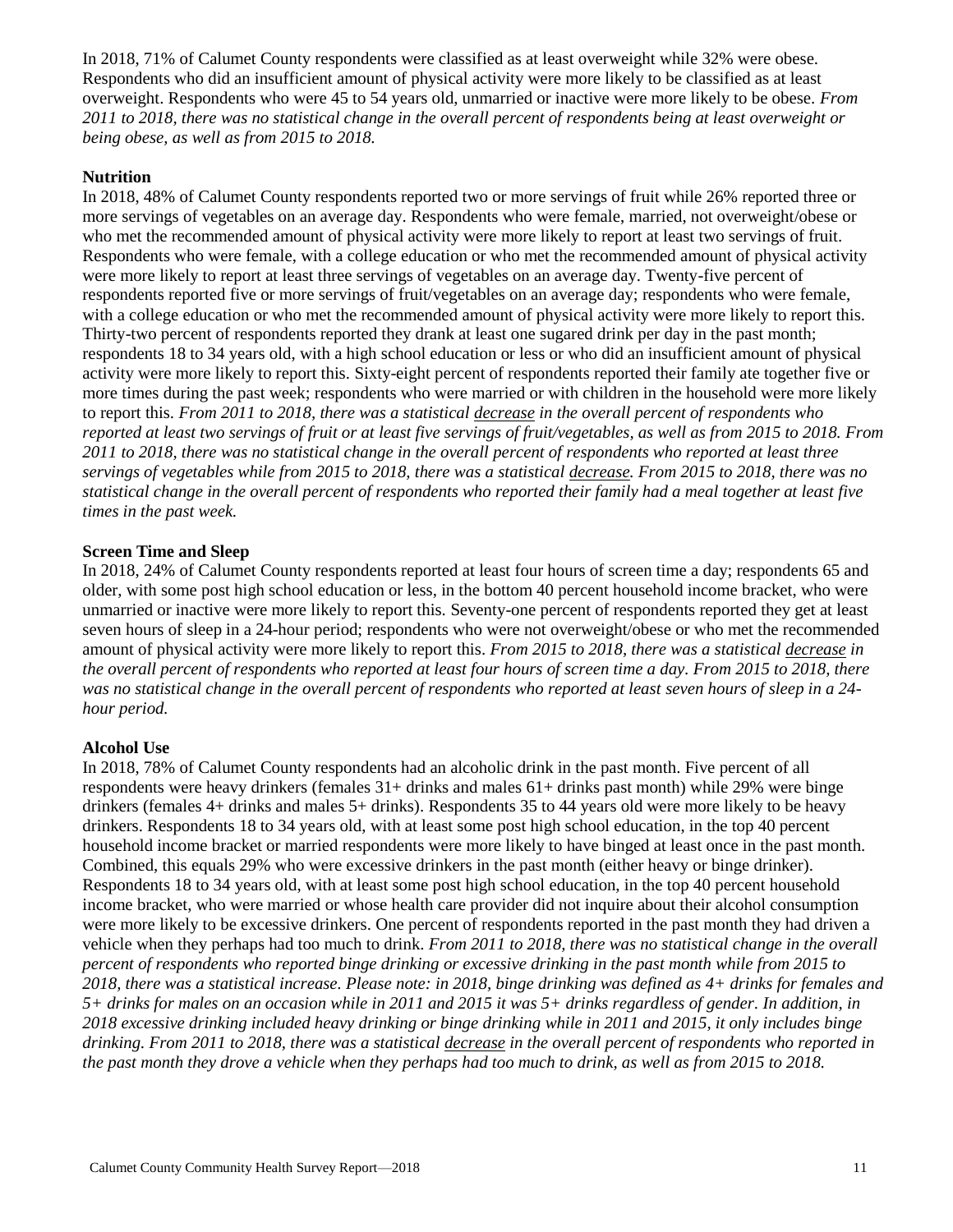### **Tobacco Use**

In 2018, 10% of Calumet County respondents were current tobacco cigarette smokers; respondents who were male, 45 to 64 years old, with a high school education or less, in the bottom 40 percent household income bracket or unmarried respondents were more likely to be a smoker. In the past year, 62% of current smokers quit smoking for one day or longer because they were trying to quit. *From 2011 to 2018, there was a statistical decrease in the overall percent of respondents who were current tobacco cigarette smokers, as well as from 2015 to 2018. From 2011 to 2018, there was no statistical change in the overall percent of current tobacco cigarette smokers who quit smoking for at least one day because they were trying to quit, as well as from 2015 to 2018.*

In 2018, 7% of Calumet County respondents reported they or someone in the household smoked cigarettes, cigars or pipes inside their home or vehicle; respondents who were in the bottom 40 percent household income bracket or unmarried were more likely to report this. *From 2011 to 2018, there was no statistical change in the overall percent of respondents reporting they or someone in the household smoked cigarettes, cigars or pipes inside their home or vehicle.*

In 2018, 4% of Calumet County respondents currently used smokeless tobacco (every day/some days); respondents who were male, 55 to 64 years old or unmarried were more likely to report this. Two percent of respondents currently used electronic cigarettes. *From 2011 to 2018, there was a statistical increase in the overall percent of respondents who currently used smokeless tobacco while from 2015 to 2018, there was no statistical change. From 2015 to 2018, there was no statistical change in the overall percent of respondents who currently used electronic cigarettes.*

## **Household Problems**

In 2018, 2% of Calumet County respondents each reported in the past year, someone in their household experienced a problem, such as legal, social, personal or physical in connection with drinking alcohol or in connection with the misuse of prescription drugs/over-the-counter drugs. *From 2011 to 2018, there was a statistical decrease in the overall percent of respondents reporting a household problem in connection with drinking alcohol.*

#### **Firearms in Household**

In 2018, 53% of Calumet County households had a firearm in or around the home; respondents who were in the top 40 percent household income bracket or married were more likely to report this. Of all households, 9% had a loaded firearm; respondents in the top 40 percent household income bracket were more likely to report this. Four percent of all households had a firearm loaded and unlocked; respondents who were unmarried or in households without children were more likely to report this.

#### **Personal Safety**

In 2018, 5% of Calumet County respondents reported someone made them afraid for their personal safety in the past year. One percent of respondents reported they had been pushed, kicked, slapped or hit in the past year. A total of 5% reported at least one of these two situations. One percent of respondents reported their neighborhood was unsafe or extremely unsafe from crime*.*

#### **Children in Household**

In 2018, the Calumet County respondent was asked if they make health care decisions for children living in the household. If yes, they were asked a series of questions about the health and behavior of one of the children. Ninetysix percent of respondents reported they have one or more persons they think of as their child's personal doctor or nurse, with 98% reporting their child visited their personal doctor or nurse for preventive care during the past year. Less than one percent reported there was a time in the past year their child was not able to visit a specialist they needed to see. Thirteen percent of respondents reported their child was helped by new parent programs. Six percent of respondents each reported their child currently had asthma or diabetes. Less than one percent of respondents reported their child was unsafe or extremely unsafe in their community. Two percent of respondents reported when their child was an infant, he/she slept in bed with the respondent or another person. Seventy-one percent of respondents reported their child ate at least two servings of fruit on an average day while 27% reported three or more servings of vegetables. Forty-nine percent of respondents reported their child ate five or more servings of fruit/vegetables on an average day. Nine percent of respondents reported their child drank at least one sugared drink a day during the past month. Fifty-eight percent of respondents reported their 4 to 17 year old child was physically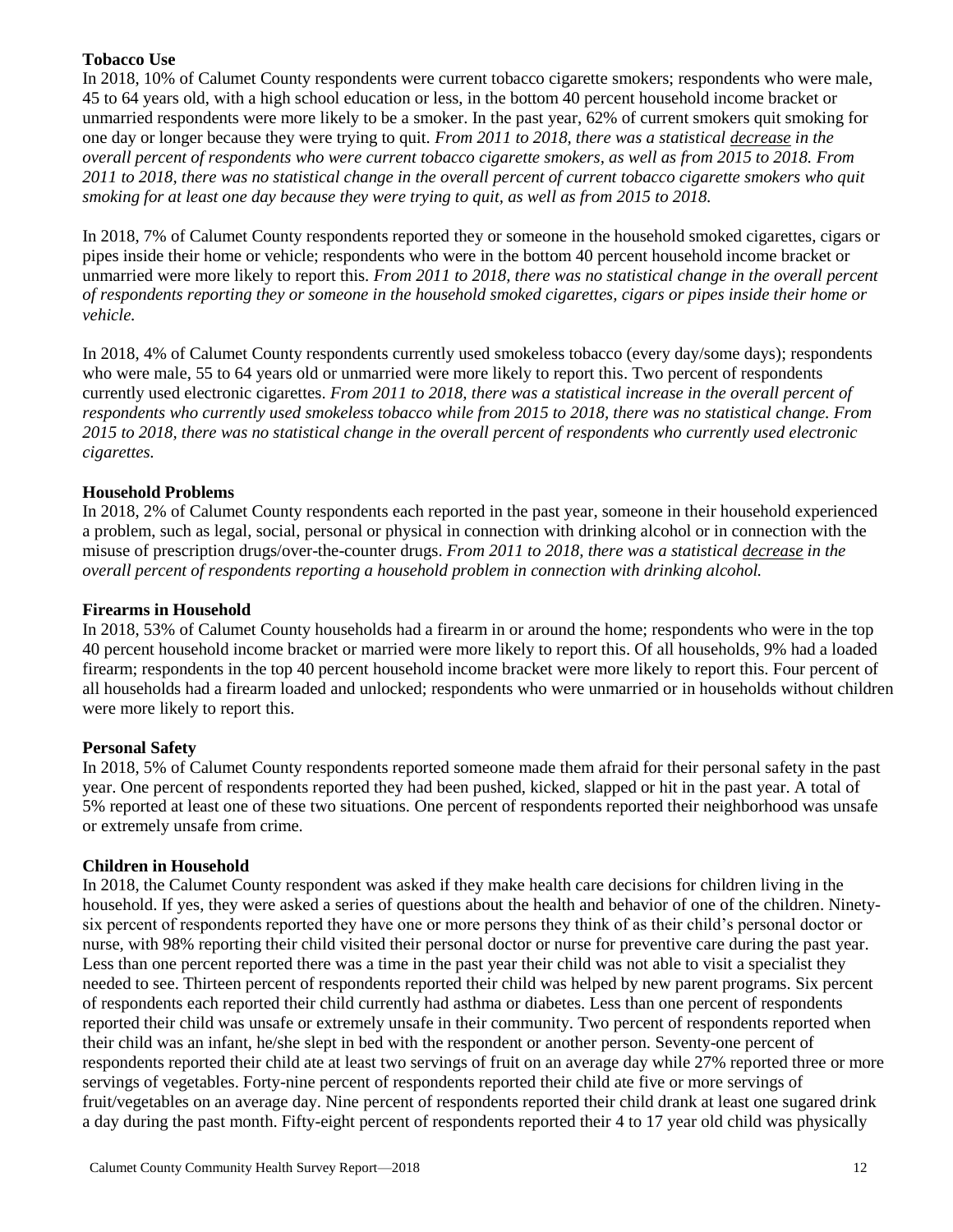active five times a week for 60 minutes. Seven percent of respondents reported their child spent four or more hours of screen time on an average day. Six percent of respondents reported their 4 to 17 year old child always or nearly always felt unhappy, sad or depressed in the past six months. Twenty-six percent reported their 4 to 17 year old child experienced some form of bullying in the past year; 17% reported verbal bullying, 12% physical bullying and 4% reported cyber bullying. *From 2015 to 2018, there was no statistical change in the overall percent of respondents reporting their child had a personal doctor or nurse. From 2015 to 2018, there was a statistical increase in the overall percent of respondents reporting their child visited their personal doctor/nurse for preventive care. From 2015 to 2018, there was no statistical change in the overall percent of respondents reporting in the past year their child was unable to see a specialist when needed. From 2015 to 2018, there was a statistical decrease in the overall percent of respondents reporting they were helped by new parent programs. From 2015 to 2018, there was a statistical decrease in the overall percent of respondents who reported their child currently had asthma. From 2015 to 2018, there was a statistical increase in the overall percent of respondents who reported their child currently had diabetes. From 2015 to 2018, there was no statistical change in the overall percent of respondents who reported as an infant, their child slept with them or another person. From 2015 to 2018, there was no statistical change in the overall percent of respondents who reported their child ate at least two servings of fruit, ate at least three servings of vegetables or met the recommendation of at least five servings of fruit/vegetables. From 2015 to 2018, there was no statistical change in the overall percent of respondents who reported their 4 to 17 year old child was physically active five times a week for at least 60 minutes. From 2015 to 2018, there was no statistical change in the overall percent of respondents who reported their 4 to 17 year old child always or nearly always felt unhappy/sad/depressed. From 2015 to 2018, there was a statistical increase in the overall percent of respondents who reported their child was bullied in some way. From 2015 to 2018, there was a statistical increase in the overall percent of respondents who reported their child was physically bullied. From 2015 to 2018, there was no statistical change in the overall percent of respondents reporting their child was verbally bullied or cyber bullied.*

#### **Top Community Health Issues**

In 2018, Calumet County respondents were asked to list the top three community health issues. The most often cited was chronic diseases (21%). Respondents with some post high school education were more likely to report chronic diseases as a top community health issue. Nineteen percent of respondents reported alcohol use or abuse as a top health issue; respondents 18 to 34 years old, with a college education or in the top 40 percent household income bracket were more likely to report this. Eighteen percent reported overweight or obesity; respondents 18 to 34 years old, with a college education or in the top 60 percent household income bracket were more likely to report this. Fifteen percent reported illegal drug use as a top community health issue. Respondents with a college education, in the top 40 percent household income bracket or married respondents were more likely to report illegal drug use as a top community health issue. Fifteen percent of respondents reported cancer; respondents with some post high school education were more likely to report this. Fifteen percent of respondents reported access to health care as a top health issue. Respondents who were female, 35 to 44 years old, 55 to 64 years old or married were more likely to report access to health care. Fourteen percent of respondents reported mental health or depression; respondents who were female, with at least some post high school education, in the top 40 percent household income bracket or married were more likely to report this. Ten percent of respondents reported lack of physical activity as a top community health issue; respondents who were 18 to 34 years old, with a college education, in the middle 20 percent household income bracket or unmarried were more likely to report this. Six percent of respondents reported infectious diseases; female respondents were more likely to report this. Five percent of respondents reported environmental issues as a top community health issue. Respondents who were male or 35 to 54 years old were more likely to report environmental issues. Five percent of respondents reported access to affordable healthy food; respondents 35 to 44 years old were more likely to report this. Five percent of respondents reported prescription or over-the-counter drug abuse; respondents 35 to 44 years old or 55 to 64 years old were more likely to report this. Five percent of respondents reported tobacco use as a top health issue. Respondents who were 18 to 34 years old, in the middle 20 percent household income bracket or unmarried were more likely to report tobacco use. Five percent of respondents reported affordable health care as a top community health issue; female respondents were more likely to report this.